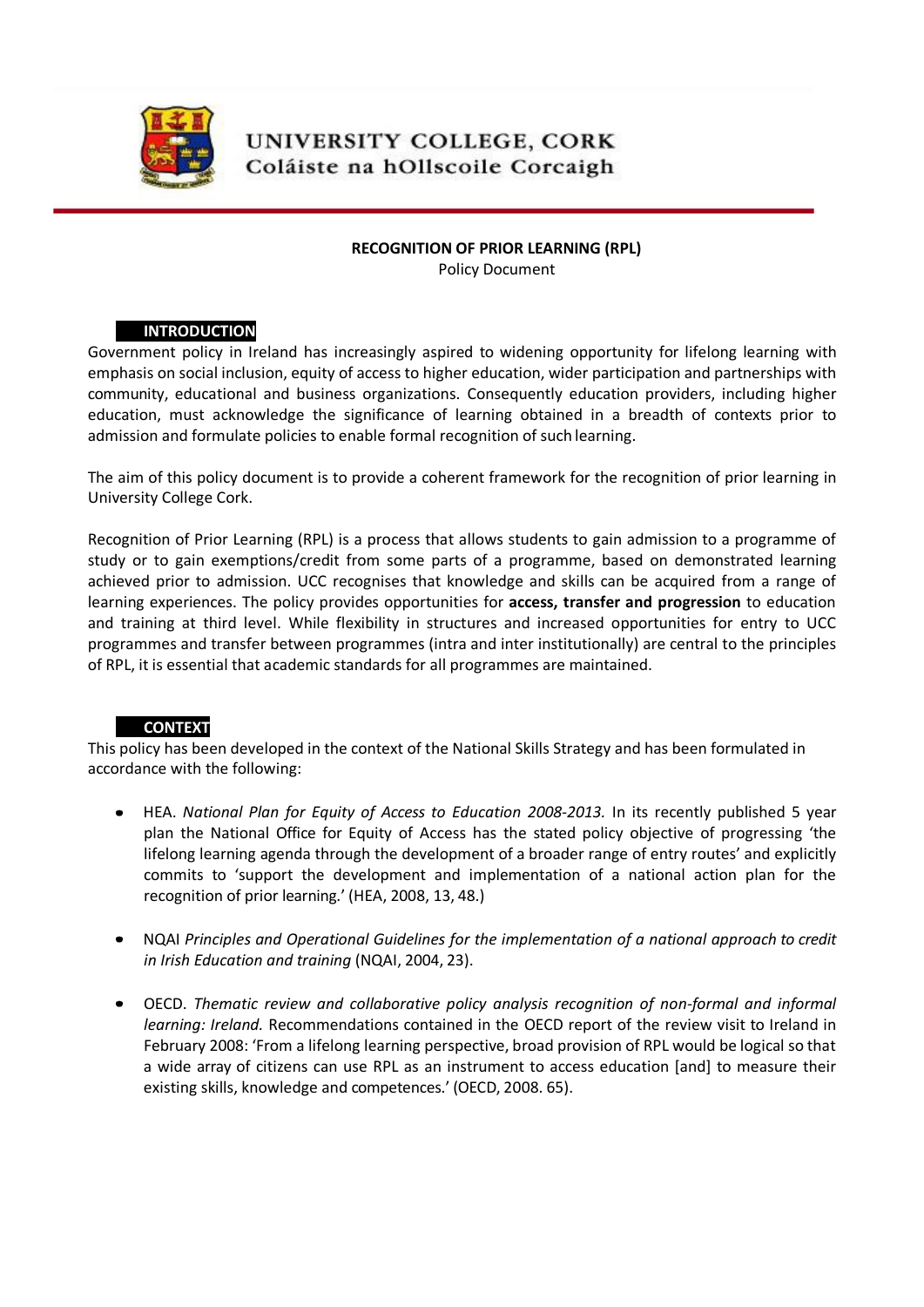Recognition of Prior Learning (RPL) is an important element of EU policy for widening access to qualifications and supporting lifelong learning. The Irish Government has made a commitment to support  $RPL<sup>1</sup>$ .

# **C) DEFINITIONS**

Prior learning is learning which has taken place prior to admission to a programme. Such learning can be certified or experiential.

**Recognition of Prior Certified Learning (RPCL)** is a process of formal acknowledgement of formal (certified) learning that has taken place and has been recognised prior to student enrolling on a programme. It may support the applicant's application for **admission** to a programme or allow for **exemptions** from some parts of a programme.

**Recognition of Prior Experiential Learning (RPEL)** is a process of awarding credit for learning that has not previously been accredited, that is, experiential learning (both non-formal and informal). It may support the applicant's application for **admission** to a programme overall for **exemptions** from some parts of a programme.

Experiential learning is achieved parallel to mainstream systems of education and training and does not lead to an award. Experiential learning includes:

Non-formal learning, which can take the form of organised, structured or planned training that may be assessed but does not lead to formal certification.

Informal learning encompasses learning gained through life experience in work, community or other settings.

*For the purpose of this policy document the generic term RPL will be used and will incorporate both terms, Recognition of Prior Certified Learning (RPCL) and Recognition of Prior Experiential Learning (RPEL). RPCL and RPEL will be used where precise clarification between the two terms is required.*

 $1$  (Government of Ireland, 1998, 2000; Qualifications (Education and Training) Act 1999)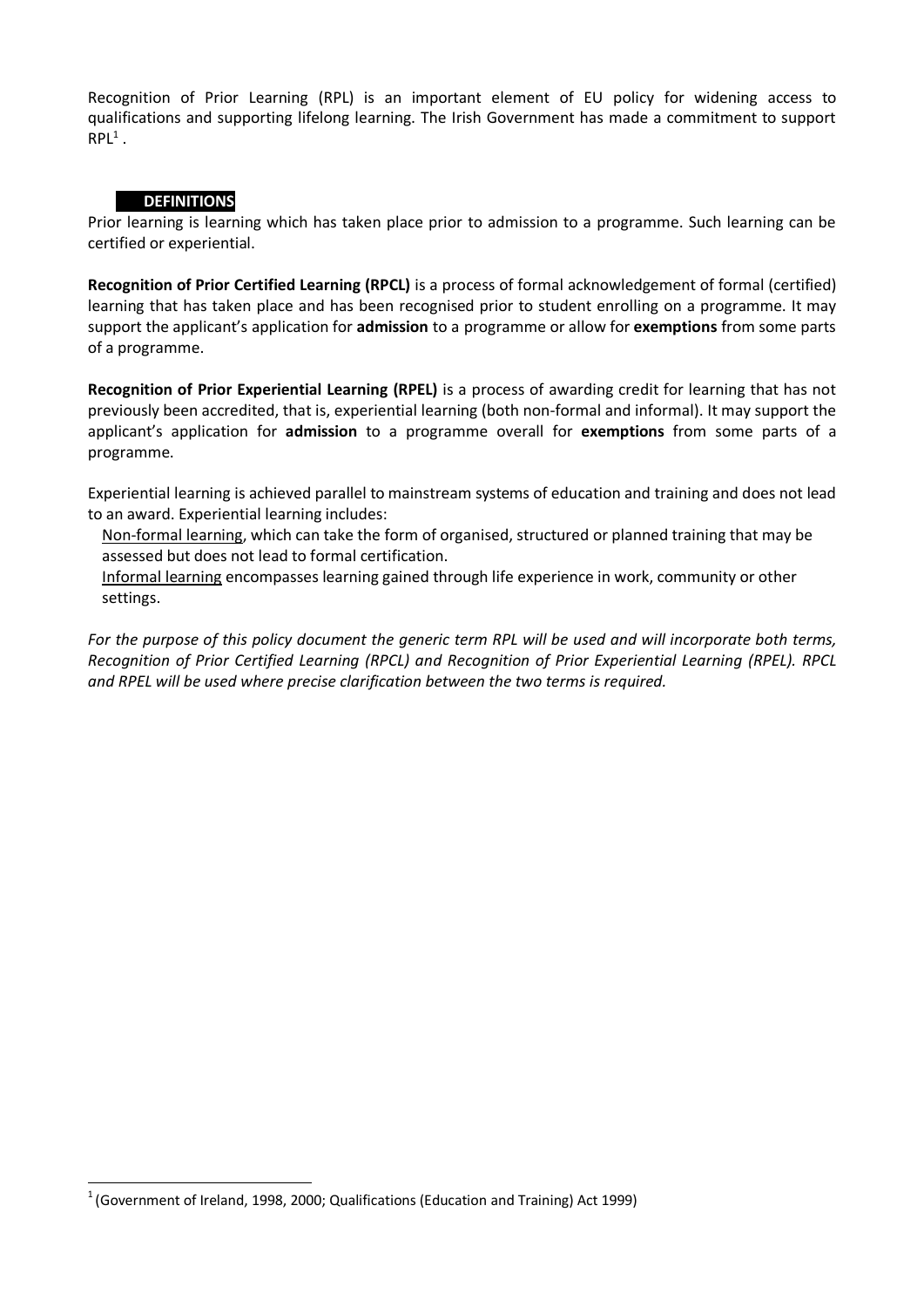#### **UCC RECOGNITION OF PRIOR LEARNING POLICY**

The following principles apply to the implementation of RPL within UCC.

#### **1. General Policy**

**1.1** Recognition of prior learning is a part of UCC's procedure for the admission, exemption and the award of credit.

**1.2** All Colleges are required to ensure that their policies and procedures for the recognition of prior learning are clearly stated and documented, and readily available to all applicants, academic and administrative staff as required.

**1.3** The modules and programmes eligible for recognition of prior learning shall be identified and specific assessment criteria and procedures shall be defined, documented and made available as required under 1.2.

**1.4** The focus of the RPL process shall be on the achievement of learning outcomes rather than the experience of learning.

**1.5** The first point of contact is the College which is responsible for overseeing the RPL application process. The final decision regarding the granting of exemption for admission or transfer rests with the appropriate academic unit, in consultation with relevant officer(s) as appropriate and shall be reported to the relevant Examination Board.

#### **2. Quality Principles**

**2.1** The policies and procedures for the recognition of prior learning are embedded within the quality assurance procedures of UCC. Therefore they shall be included in the academic regulations of each programme as appropriate.

**2.2** The academic standards for the outcome of the RPL process must be maintained in such a way that the academic standards of awards of UCC are maintained.

**2.3** In defining their arrangements, Colleges shall ensure that their process of application, assessment and recognition shall be comprehensive, transparent, consistent and fair, and conducted within a reasonable time frame.

#### **3. Assessment Principles**

**3.1** Specific RPL procedures shall be put in place by individual programmes and modules at the design stage and if implemented, post-programme approval shall be approved by College Council in accordance with College procedures.

**3.2** As part of the assessment for RPL applicants must demonstrate that they understand the theory as well as the practical learning elements of the module.

**3.3.** In seeking recognition under RPL prior learning must be evidenced in writing or through the medium appropriate to the particular learning outcomes of the module and accompanied by authentication as necessary.

**3.4.** For RPL the learning outcomes refers to learner's knowledge, understanding, skills and/or competences, i.e. what the learner knows and can do to the required standard as a result of prior learning.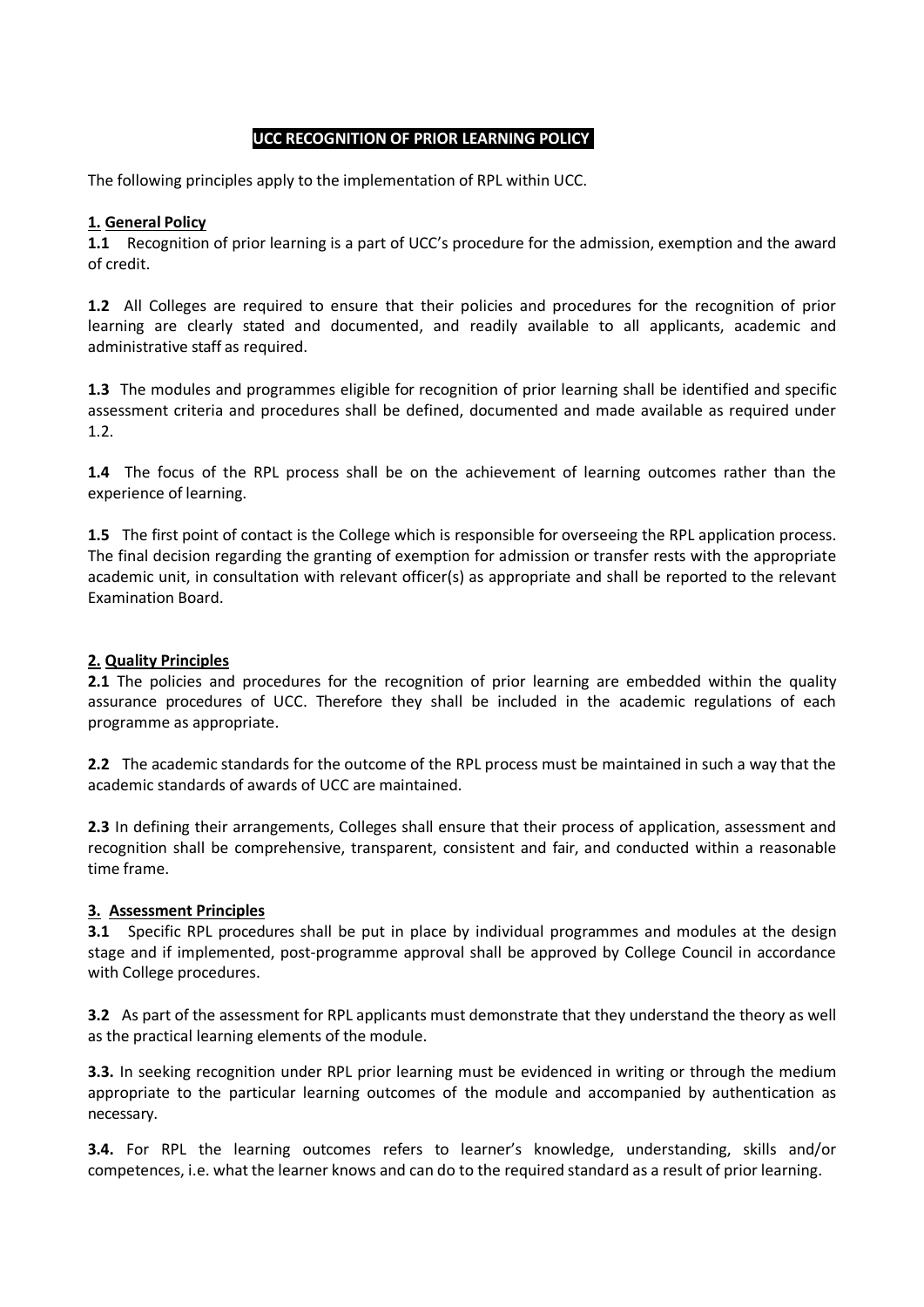#### **3.5** Recognition will normally be given:

- o For complete modules only;
- o Where all of the learning outcomes of a module have beenachieved;
- o It is at the discretion of each programme to determine the proportion of credit which may be awarded at each stage of study up to a maximum of 50% of the total credits available for the programme overall. There is no requirement that credit is granted at any stage of a programme and, in particular, programme co-ordinators shall be mindful of professional and statutory body requirements and the appropriateness of awarding RPL in the final year.

Candidates will normally be entitled to apply for exemption for entire modules only, not parts of them. Exceptionally, when the module is composed of clearly distinguishable and distinct parts, for example theory + practical components, exemptions from a component may be permitted with the approval of the College Council in accordance with agreed College procedures.

**3.6** Credit gained by RPL cannot be double-counted for purposes of second qualification at the same level.

**3.7** The applicant is responsible for submitting relevant evidence in accordance with appropriate programme-specific guidelines. An applicant who is admitted via RPL and is found to have submitted false or misleading evidence is in breach of the University regulations. False or misleading evidence is a disciplinary matter and in all cases will be referred to the Student DisciplineCommittee.

**3.8** Upon a submission of RPL application and relevant evidence, the applicant will be given feedback on the judgement and may be permitted to re-submit on one subsequentoccasion.

**3.9** The student record entry in respect of RPL is undertaken within the Student Records and Examination Office upon notification by the Examination Board.

#### **4. Assessment Criteria**

The following key criteria will be used by staff to help them to determine if the evidence of learning presented is appropriate and sufficient.

| 4.1 Validity     | Does the prior learning presented match the learning outcomes required by the<br>relevant module? Is the prior learning being presented by the applicant at the<br>academic level required. |
|------------------|---------------------------------------------------------------------------------------------------------------------------------------------------------------------------------------------|
| 4.2 Sufficiency  | Is there sufficient evidence to demonstrate that the learning outcomes have been<br>achieved?                                                                                               |
| 4.3 Authenticity | Can it be verified that the prior learning is that of the applicant?                                                                                                                        |
| 4.4 Reliability  | Is the evidence of prior learning presented reliable?                                                                                                                                       |
| 4.5 Currency     | Is the prior learning achieved and being assessed current? Is it up to date with<br>current knowledge and practice?                                                                         |

#### **D) RPL PROCESS**

1. The applicant initiates the process by providing appropriate outline information in support of their application for RPCL and for RPEL.